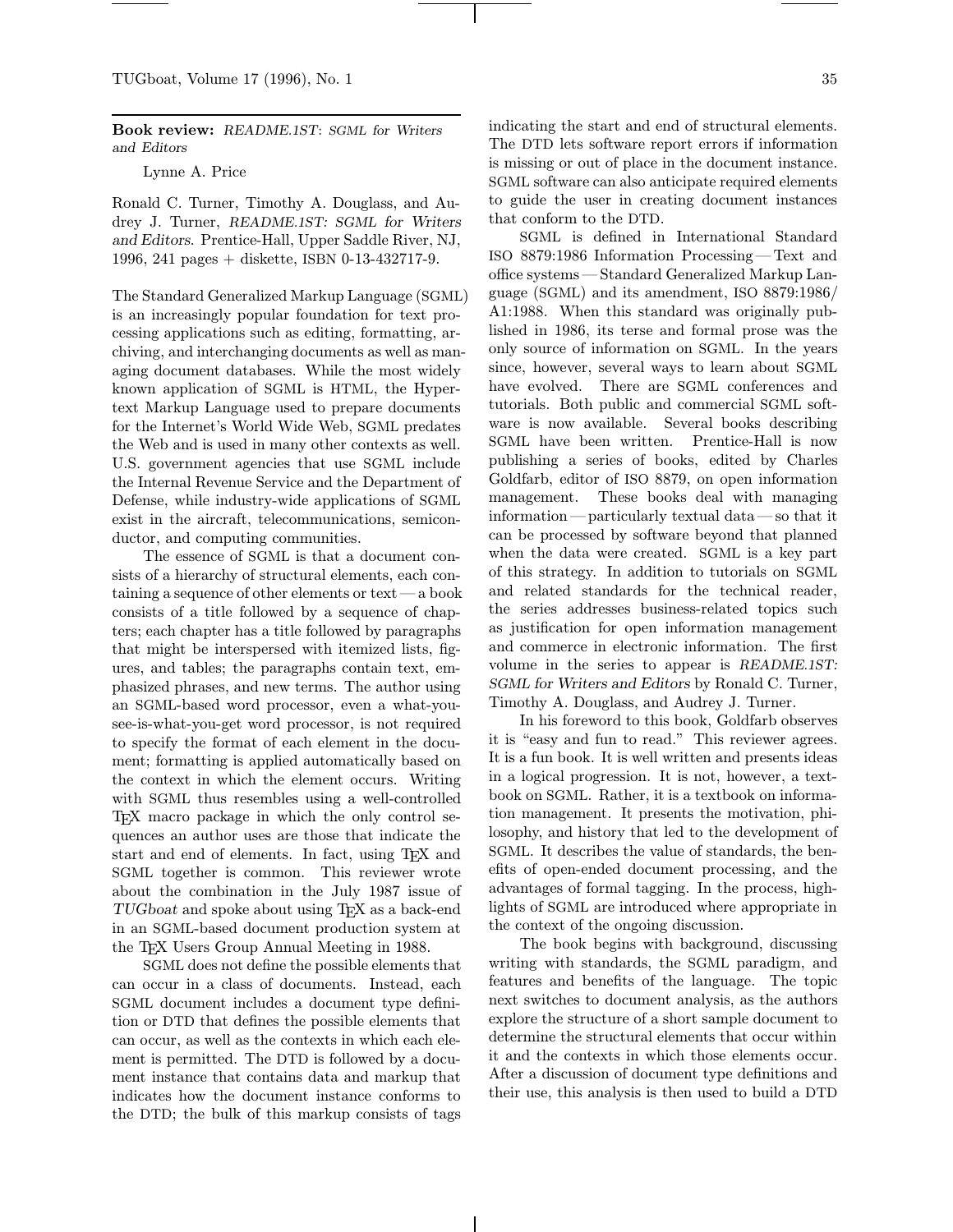which the authors call WAE for "Writers and Editors". The next several chapters present major aspects of DTDs, gradually extending the WAE DTD as new concepts are introduced. The ideas of element declarations, entities, attributes, hypertext, and marked sections are gradually developed. The attribute chapter, for instance, gives several practical examples of attributes, instead of the one or two quick examples given in some other expositions of SGML.

Once this SGML foundation is established, the authors test it by walking the reader through a reading of a more complex DTD. The one they select is the publicly available DocBook DTD, intended for software documentation. The book concludes with a discussion of HTML as an SGML application and a quick introduction to hypermedia applications of SGML using another standard, the Hypermedia/Time-based Structuring Language or Hy-Time (ISO/IEC 10744:1992). Several appendices include the SGML markup for one chapter in the book and the DTD used to produce it. A diskette accompanying the book provides the DOS user with several sample SGML documents, a viewer for inspecting formatted versions of WAE documents, an SGML parser, the DocBook and HTML DTDs, and a list of Web sites with SGML information.

Much of the material in the book could be used to stimulate the kind of invigorating debate that sometimes occurs around a cafeteria lunch table. For example, the authors claim that the advent of desktop publishing was not a true paradigm shift, because users of desktop publishing systems think of their task as the production of pages, just as did earlier authors. They believe that use of SGML is a more fundamental change, because its users think differently about the deliverable they are producing —it is an information product that may or may not be realized on physical pages. While classifying the profundity of evolving technology is clearly subjective, the authors overlook an important characteristic of computerized text processing. Before desktop publishing, an author expected his work to be typeset by a printer—someone else had to be involved in making the work available to its audience. One of the important differences enabled by current tools is the ability of the author to produce camera-ready copy. Furthermore, the authors point out that SGML divorces a document from processes performed upon it. They neglect to point out that editing a document is a process. While observing that formatting a document for printing or screen display can be completely independent of the string of characters a writer sees while editing, they fail to

admit that a tagged character file is formatted, too. They miss the opportunity to discuss what-you-seeis-what-you-get editing of SGML documents. Does reading markup affect an author's perception of his own words? They even recommend against indenting SGML markup to indicate the hierarchy of elements in a document because of possible misinterpretation of the resulting white space. Instead, they should have suggested that DTD developers consider the markup style of their users and that SGML formatting applications discard extra space and tab characters.

The book stresses the benefits of standardized DTDs. All the DTDs that appear in the book are very general. This emphasis eliminates one of the advantages of SGML. A DTD can enforce many of an organization's writing standards, requiring, for instance, that at least one introductory paragraph precede the first figure in a section, or that there be at least two sections at each level of subdivision. The WAE DTD is so flexible that it does not even require that a manual have a title. While this approach is a perfectly legitimate application of SGML, the book would have been improved by illustrating a more restrictive DTD philosophy as well. Naming style is another area of personal preference long debated in programming circles. The WAE DTD uses abbreviated names that the reader must repeatedly translate: ti for title, au for author, and so forth. Ironically, the DTD the authors used to produce the book, provided in Appendix C, includes more complete names. There is no mention of recursive element types. A subdivision of a section is a subsection (or an ssec) and not also a section. There are valid reasons for both approaches, and a richer presentation would have at least illustrated both strategies.

Minor improvements could be made in a handful of other areas. The authors refer several times to markup minimization, a general term that refers to several optional SGML conventions for abbreviating markup. One form of markup minimization is tag omission in which the markup that indicates the start or end of an element is omitted. The authors refer several times to this form of minimization without explaining any of the others. Furthermore, discussion of the "omitted tag minimization parameter" suggests that this construct allows tags to be omitted. It should have been made very clear that tags can only be omitted when the DTD provides for their omission and the document instance is such that an SGML parser, following a rigorously defined algorithm, can recognize the start or end of the element without the tags.